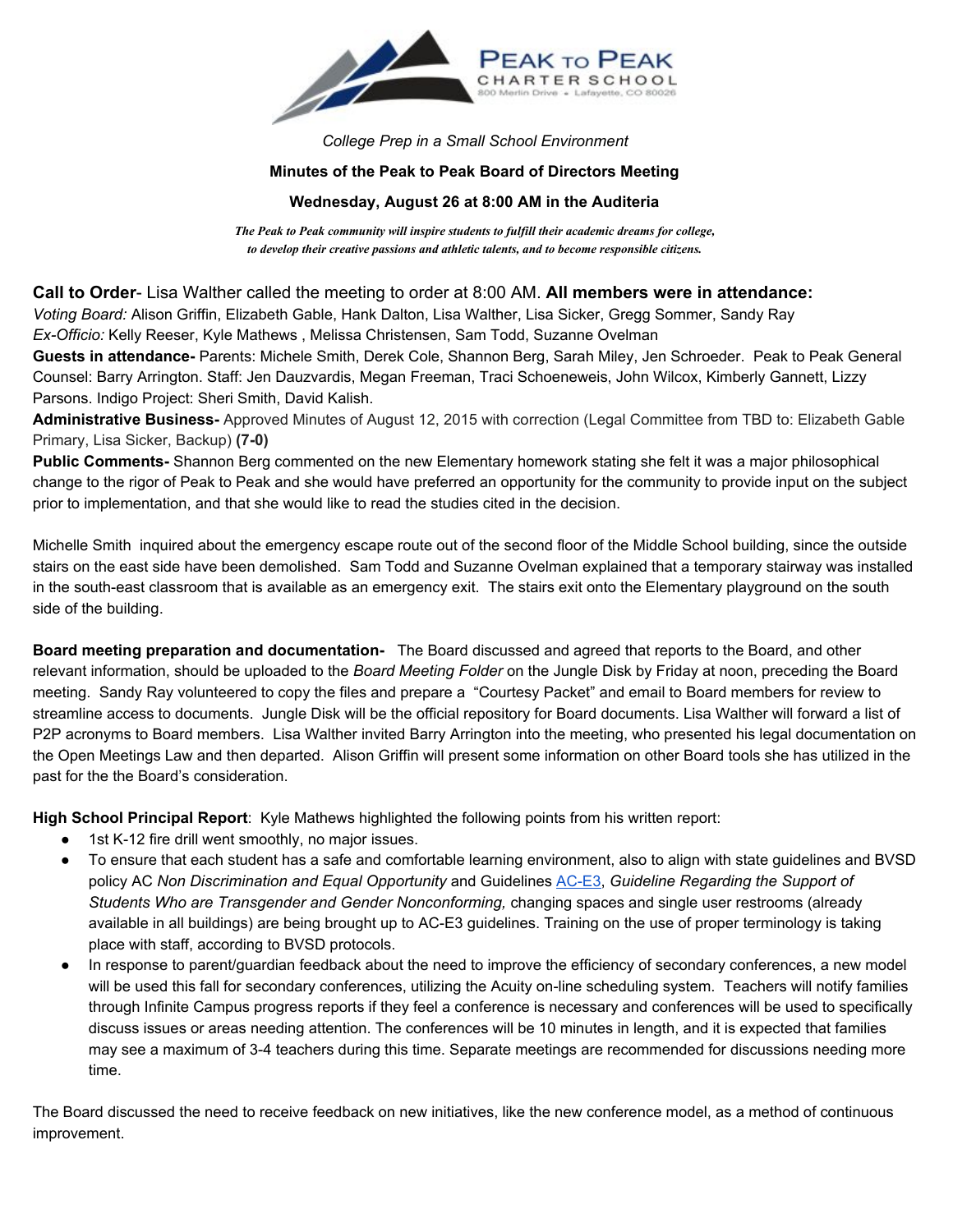**MS Principal Report:** Suzanne Ovelman provided a written report and commented that her report was very tactical, so she didn't have many items to highlight. The year was off to a great start, the kids seemed to be excited and energized and she looked forward to sharing discussion items in subsequent Board meetings.

**ES** Principal Report - Melissa Christensen highlighted the following points from her written report:

Regarding ES homework: the staff has spent a lot of time discussing the topic and it was discussed with the Board and Curriculum Committee last spring, as well as written in several Digest articles. Research she cited provided evidence that reading from 512 years of age is the most helpful form of homework. Ms. Christensen shared that for many families, reading was considered an "add on" to homework, and not made a priority. The goal of ES homework is to prioritize reading. There will still be daily math sheets and focus on math facts in many grade levels. Teachers will evaluate day to day and week to week to adjust homework as may become necessary. She offered to share the studies with the Board and the parent community.

The Board discussed that the many studies used to evaluate the use of homework could be shared with the community to help them better understand the thinking behind the change in homework, and that matters concerning the community as a whole could benefit from specific communication focus.

**Report from the Director of the Executive Office** Traci Schoeneweis provided the Board a written report and highlighted the following:

- Ms. Schoeneweis performs a wide variety of duties and activities that support Administration, including para staff hiring and payroll support for Elementary para's.
- Ms. Schoeneweis encouraged everyone to read the Friday Digest to be informed on important information.
- Registration went well. Ms. Schoeneweis thanked everyone who helped, citing it is still necessary to conduct registration on campus because taking pictures at another time would reduce instructional time. The Health Room staff also likes to meet with parents to discuss specific health related topics one-on-one.
- There are emergency "bags" in every classroom.
- A background check procedure requiring volunteers be fingerprinted by a member of the police department, is being implemented for all volunteers. Once fingerprints are taken and background check clearance received, the volunteer does not have to go through the background check process again in subsequent years at P2P. P2P will be notified in the case of a criminal act that would disqualify that person from volunteering. Visitors without a 2015-2016 volunteer badge must swipe their driver's license to undergo an instant background check (via Raptor system in the south lobby) and receive a printed sticker, each time they visit campus. As a result of requests from parents, personal data retrieved from the Raptor system will only be kept on campus for the current year and destroyed thereafter. After a volunteer has handed in all the proper paperwork, they may begin volunteering prior to receiving their permanent volunteer badge as the process is expected to take a bit longer than the previous process.

Members of the Board discussed the importance of thoroughly communicating the new fingerprinting requirements with the community, and also the need for an ongoing evaluation to determine if there is any impact to the level of volunteerism or community participation.

- Ms. Schoeneweis mentioned that half of the number of P2P staff is support staff who have no additional financial incentives such as those that exist for the Teaching staff and asked the Board to consider possible incentive options in the future.
- Open Enrollment events will be held one Saturday in December and three evenings in January. The Board is invited and encouraged to attend.

**Recognized American School Counseling Association (RAMP) Update** Kimberly Gannett provided a written report and highlighted the following:

- RAMP certification process was started 2 years ago; if the application is successful, P2P will be one of a few K12 schools nationwide to receive the accreditation.
- The team will submit the application by Oct. 15th; Board signatures are needed by October 10th.
- Brian Rauscher, the Post Grad Coordinator, has met with each of the endowment scholars recipients
- One goal specified in the RAMP process was to increase the number of children who felt they had an "Adult of Trust" at P2P. P2P's student survey data showed a rise by 3.3% in ES and 4.66% in MS.